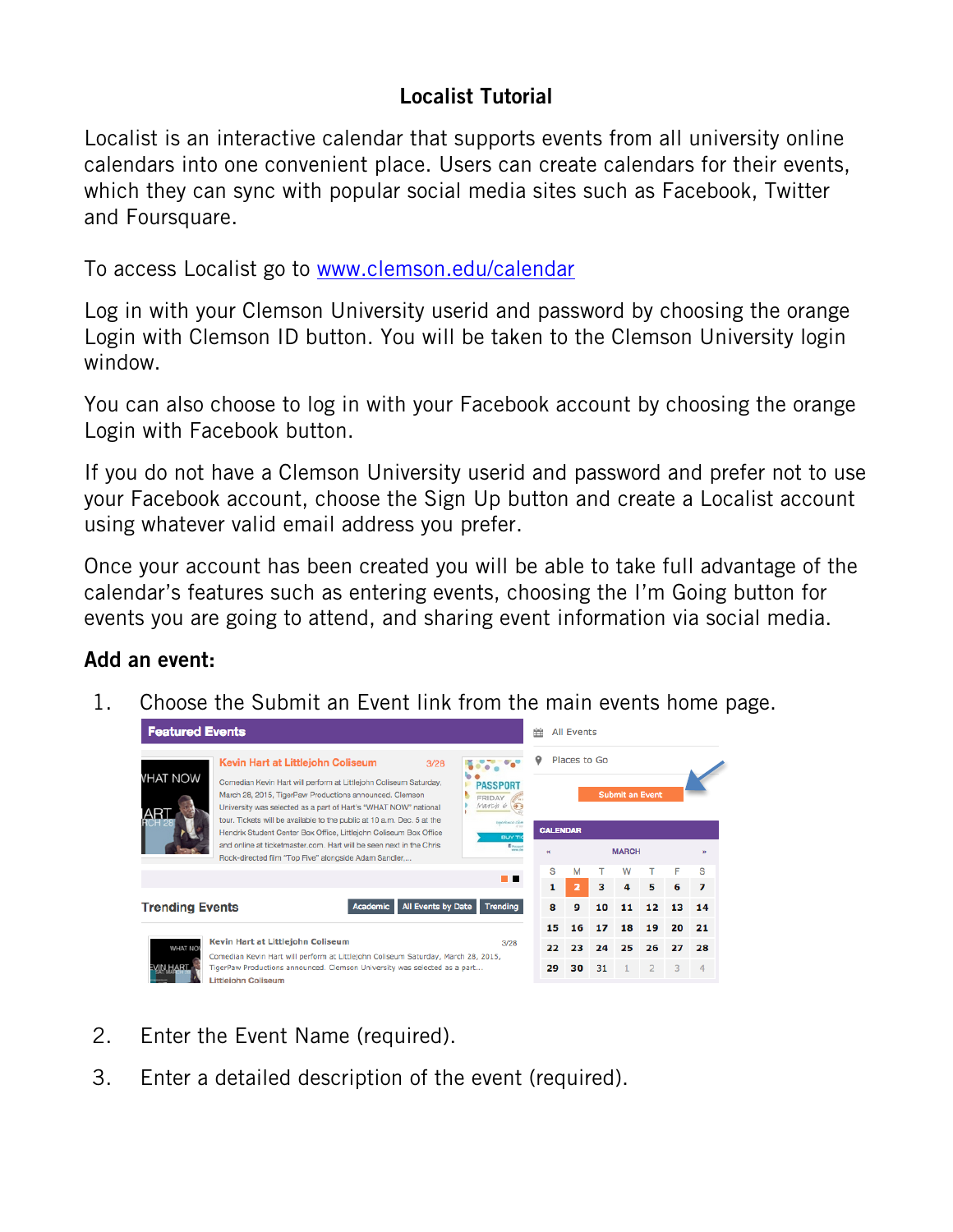4. Enter the Start Date of the event (required) – you can enter the date a variety of ways including:

Today **Tomorrow** Next Friday 03/23/15

- 5. Enter the Start Time for the event (not required but preferred so it will appear correctly on the mobile calendar). If your event occurs all day, such as a web registration event, leave the start and end times blank.
- 6. Enter the End Time for the event (not required but preferred so it will appear correctly on the mobile calendar)
- 7. Choose the Recurs dropdown menu if your event recurs at the same time on a regular schedule. Click the Confirm Schedule button. Localist will display all of the dates that your event will take place. If you have additional events

| <b>Event Name</b> | Sample Event                                                 |                      |        |            |            |     |                            |  |  |
|-------------------|--------------------------------------------------------------|----------------------|--------|------------|------------|-----|----------------------------|--|--|
| Description       | This is an example of how to create an event in<br>Localist. |                      |        |            |            |     |                            |  |  |
| <b>Start Date</b> |                                                              | Wednesday            |        |            |            |     |                            |  |  |
|                   |                                                              |                      |        |            |            |     | Wednesday, August 06, 2014 |  |  |
| <b>Start Time</b> | 3 pm                                                         |                      |        |            |            |     |                            |  |  |
|                   |                                                              |                      |        |            |            |     | 3:00 PM                    |  |  |
| <b>End Time</b>   | 7 pm                                                         |                      |        |            |            |     |                            |  |  |
|                   |                                                              |                      |        |            |            |     | 7:00 PM                    |  |  |
| <b>Recurs</b>     |                                                              | Daily until          |        |            |            |     | ÷                          |  |  |
| <b>End Date</b>   | December 5                                                   |                      |        |            |            |     |                            |  |  |
|                   |                                                              |                      |        |            |            |     | Friday, December 05, 2014  |  |  |
|                   | <b>SUN</b>                                                   | <b>MON</b>           | TUE    | <b>WED</b> | <b>THU</b> | FRI | <b>SAT</b>                 |  |  |
|                   | $\Box$                                                       | $\blacktriangledown$ | $\Box$ | び          | $\Box$     | V   | O                          |  |  |
|                   |                                                              |                      |        |            |            |     | <b>Confirm Schedule</b>    |  |  |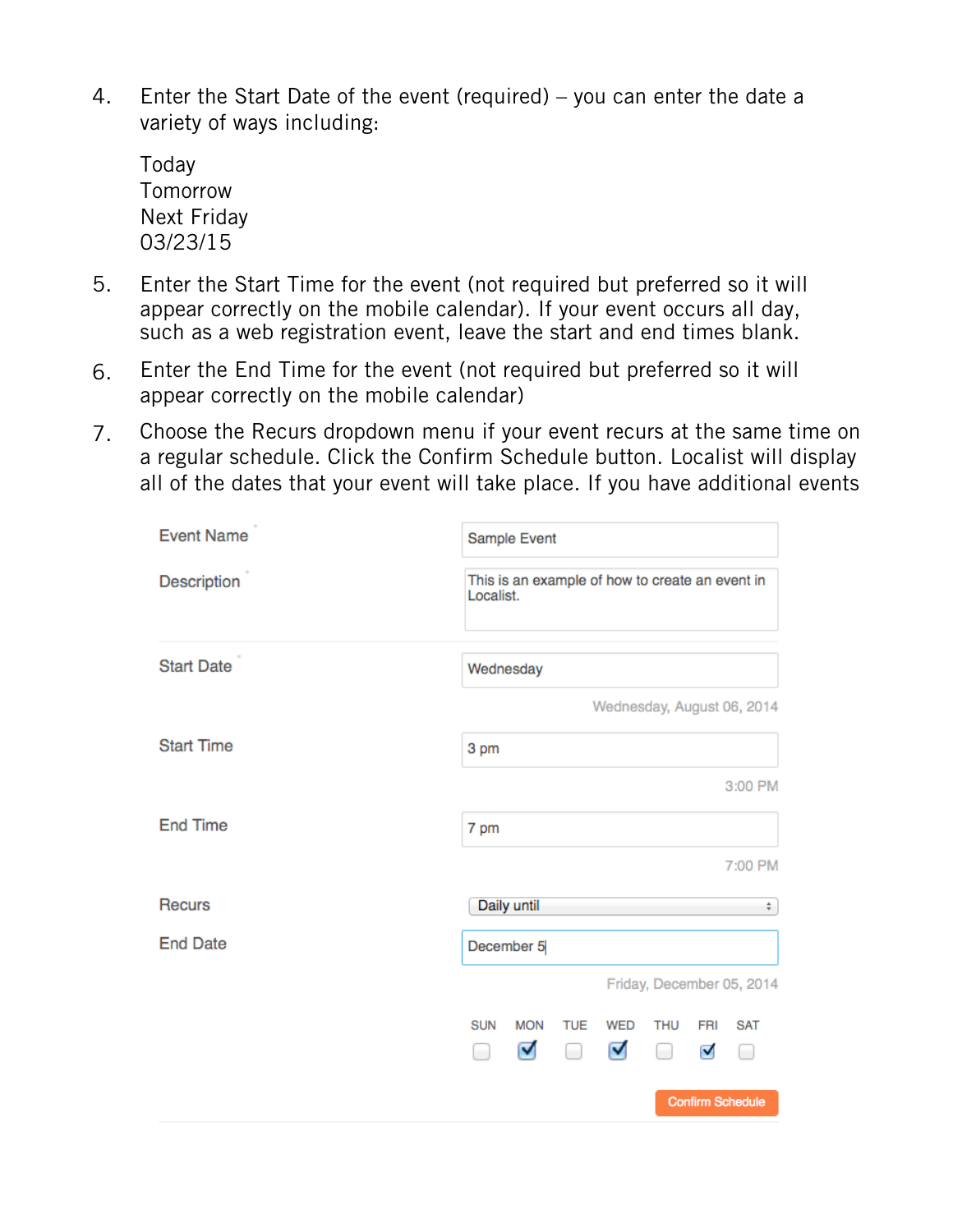- 8. Enter the Event Place such as SCBG or Barre Hall. When you enter the name of the Event Place, the physical address will usually fill in automatically. Most of the locations on campus have been entered into the calendar so as you start to type your event location, Localist will offer suggestions for the location. Most locations also have images associated with them. The image will be displayed unless you choose to upload a different image. When the calendar event is viewed live, a Google map will be displayed showing where the event is located.
- 9. Enter the room number where the event will be held, if there is one. If there is no room number, enter any information you have such as lawn, front porch, etc.
- 10. Enter the physical address of the location if it does not pop up automatically.
- 11. Add the event's website address if there is one.
- 12. Add the event's Facebook Event Page link if there is one.
- 13. Upload a photo if you have one. You can upload a photo you currently have on your computer, or you can upload a photo from the Clemson downloads page at: http://www.clemson.edu/administration/publicaffairs/toolbox/downloads/photos/calendar/index.html

These images have been sized appropriately for the calendar. Download the image to your desktop and then upload it to the calendar.

If you choose to upload an image you already have on your desktop, please make sure you size your image to 200x150 at 72 dpi before uploading to avoid auto-cropping.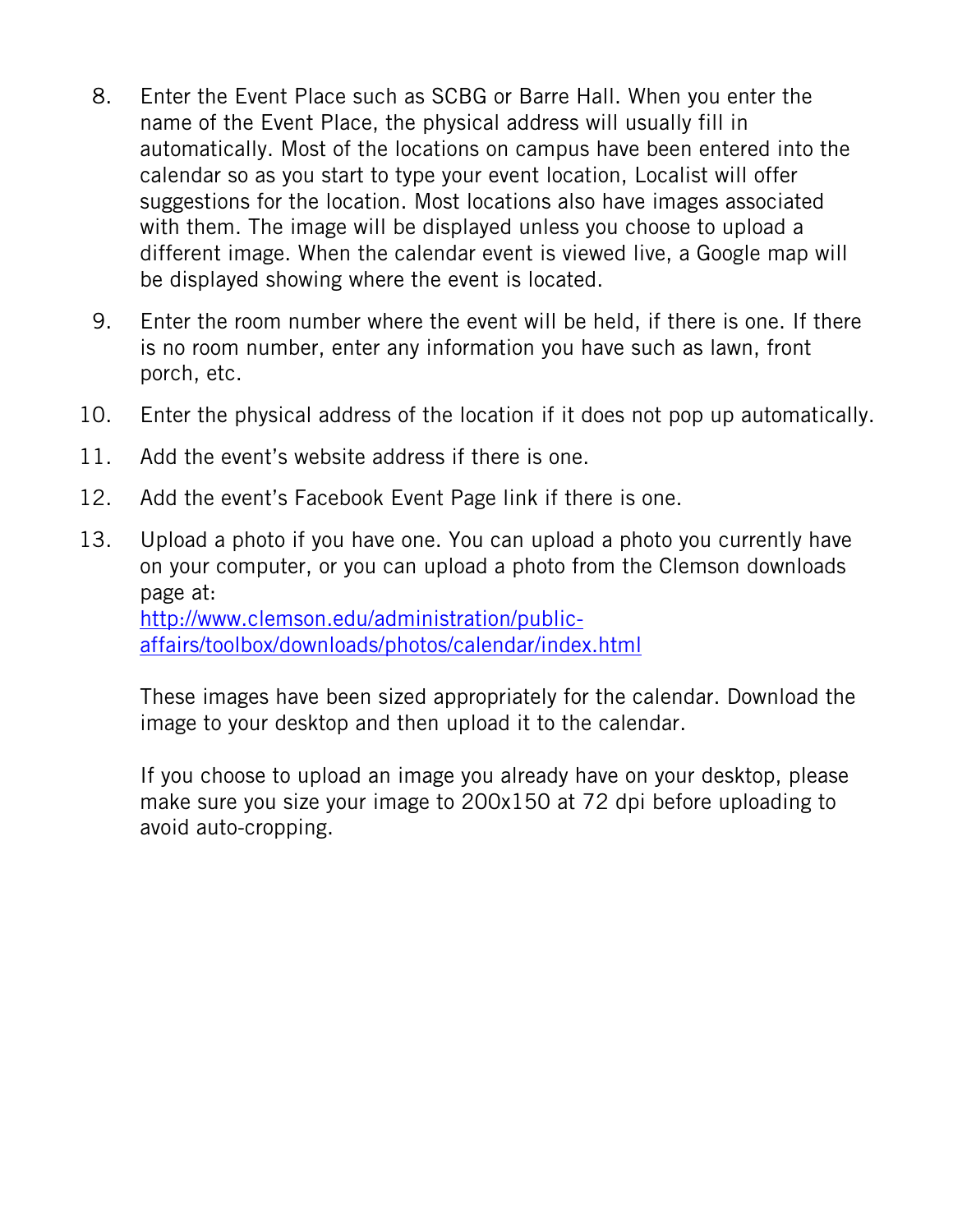| <b>Event Place</b>    | Cooper Library x                      |
|-----------------------|---------------------------------------|
| Room                  | Brown Room                            |
| <b>Address</b>        | 116 Sigma Dr., Clemson, SC 29634, USA |
| <b>Event Website</b>  | http:www.clemson.edu/calendar         |
| Facebook Event Page ? | http://www.facebook.com/event.php     |
| <b>Event Photo</b>    |                                       |



- 14. Choose the Event Type from the drop-down menu. You can choose more than one event type by returning to the drop-down menu and selecting each of the event types you want. You will see the event types appear as orange boxes with white text as you add them. To delete an event type from your event, just click the red x on the right side of the orange box.
- 15. Choose the Department from the drop-down menu. The Department is the college, department or other unit that the event is associated with. You can choose more than one department by returning to the drop-down menu and selecting each of the departments you want. You will see the departments appear as orange boxes with white text as you add them. To delete a department from your event, just click the red x on the right side of the orange box. If your department automatically pulls events from the departments onto a web page, it is important to choose the correct department so the events feed will work properly.
- 16. Choose the Target Audience from the drop-down menu. The Target audience is the audience or audiences for whom your event is most applicable. You can choose more than one Target Audience by returning to the drop-down menu and selecting each of the audiences you want. You will see the audiences appear as orange boxes with white text as you add them. To delete an audience from your event, just click the red x on the right side of the orange box.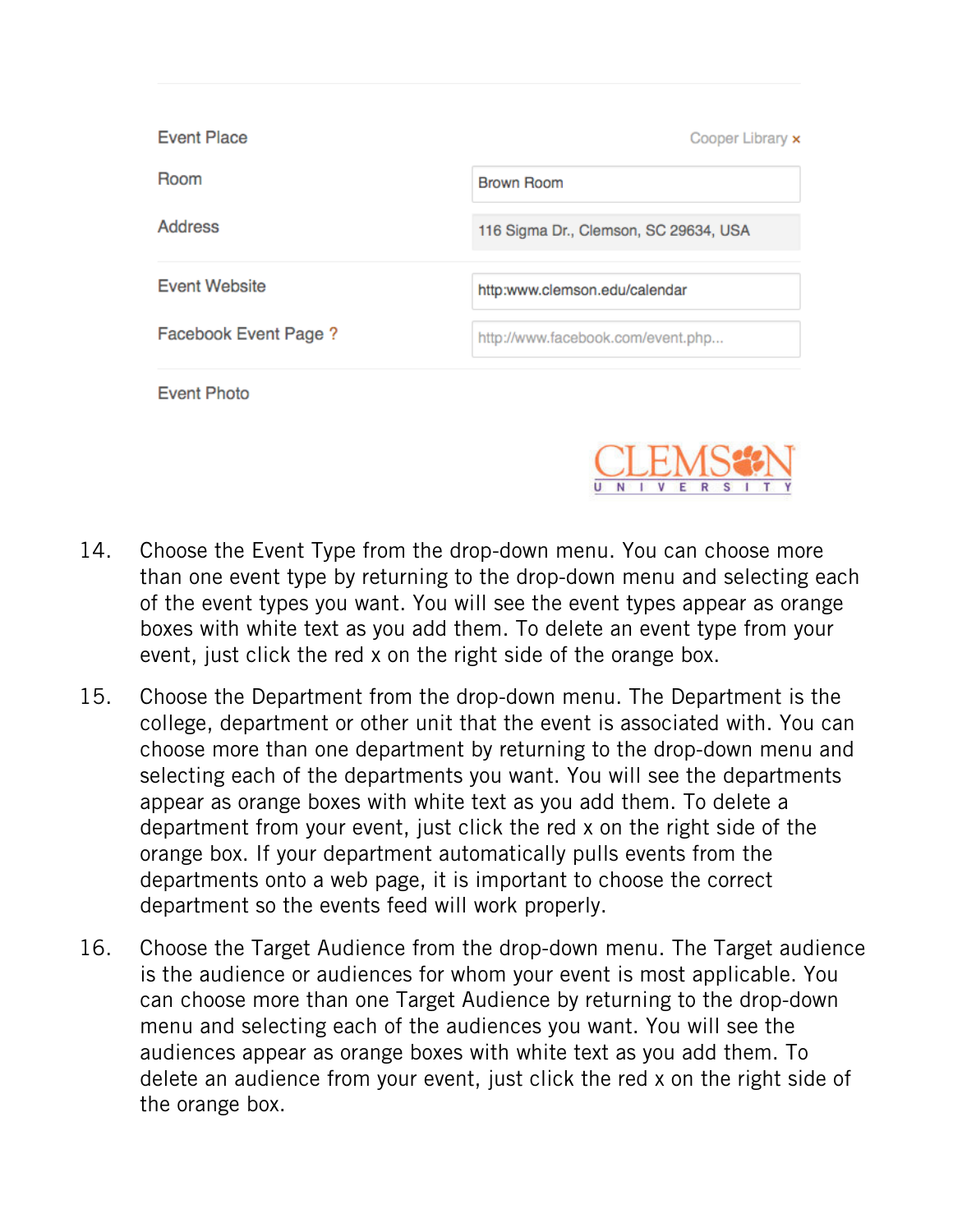- 17. Enter the ticket cost. If there is no fee for the event, leave the box blank. Enter the link where tickets can be purchased (if applicable).
- 18. Enter a Contact Name, Phone and Email address where questions about the event can be directed. This information is required.
- 19. Once all of the event information has been submitted, choose the Add Event button. Your event will be sent to the calendar administrator for approval. You can edit your event until it has been approved. Once it is approved, please email cucal@clemson.edu to make changes. Do not submit a new event, we will make the changes for you.

| <b>Event Type</b>      | ÷                                                                 |  |  |  |  |
|------------------------|-------------------------------------------------------------------|--|--|--|--|
|                        | <b>Exhibits</b><br>Academic                                       |  |  |  |  |
| Department             | ÷                                                                 |  |  |  |  |
|                        | Libraries                                                         |  |  |  |  |
| <b>Target Audience</b> | ÷                                                                 |  |  |  |  |
| <b>Students</b>        | <b>General Public</b><br><b>Staff</b><br><b>Faculty</b><br>Alumni |  |  |  |  |
| <b>Ticket Cost?</b>    |                                                                   |  |  |  |  |
| <b>Ticket Link</b>     |                                                                   |  |  |  |  |
| <b>Contact Name:</b>   | <b>CU Calendar</b>                                                |  |  |  |  |
| <b>Contact Phone:</b>  | 864-656-2061                                                      |  |  |  |  |
| <b>Contact Email:</b>  | cucal@clemson.edu                                                 |  |  |  |  |
|                        | <b>Add Event</b><br>Cancel                                        |  |  |  |  |